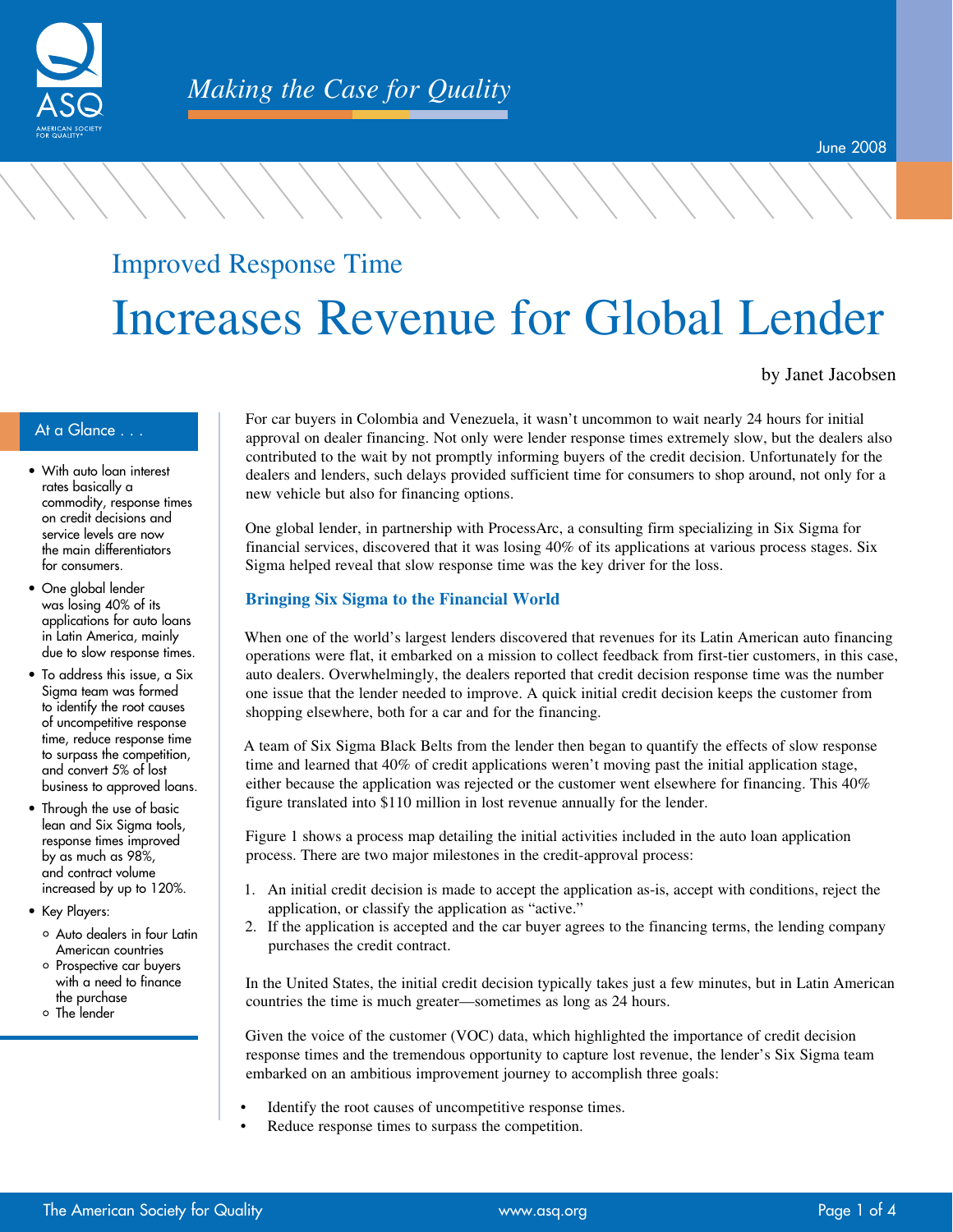Increase revenue by converting  $5\%$  of "lost" applications to purchased contracts.

#### **Improving Customer Response Time**

#### *Uncovering Root Causes*

Beginning in early 2007, the newly formed Six Sigma team, led and coached by ProcessArc, developed and implemented the required data collection plans for the organization's processing centers in several Latin American countries. The team completed the "define" and "measure" phases of the project by benchmarking the competition and collecting VOC data from second-tier customers, the auto buyers who required the loans. Here, the Black Belts discovered a new twist: No matter how fast the lender responded to the car dealers with credit decisions (a median of 24 hours), 75% of customers weren't notified by the car dealers until five days or more had elapsed. Two reasons for these delays were uncovered:

- 1. The dealers' salespeople were busy selling cars and didn't take the time to pass along the initial credit decisions to the buyers.
- 2. Low inventory levels caused some salespeople to delay financing notification until the vehicles became available.

With this information in hand, the Six Sigma team turned to process mapping to follow the life cycle of a loan application through the lender's process. Black Belts also gathered approximately six months of operational data from the company's data warehouse, segmented the data, and analyzed it to determine how staff behavior was impacting performance.

In addition to process mapping, other lean and Six Sigma tools utilized to discover the true variables impacting the customer experience included:

SIPOC (suppliers, inputs, process, outputs, customers) and value stream mapping diagrams, which are tools used by Six Sigma process improvement teams to identify all relevant elements of a process improvement project before work begins

- Fishbone diagrams, as shown in Figure 2
- TAKT time (calculated by dividing production time by the quantity of product the customer requires in that time) and head count assessment
- Pareto charts
- Data analysis/tracking of incoming applications, volume flow per hour, and other measures

By using fishbone diagrams and TAKT time analysis, along with process maps for each country's loan processing center, the team identified the main drivers for response time. Black Belts then constructed a failure mode and effects analysis to ensure the impact of the failure in each area was understood.

The Black Belts discovered that aside from the usual "approve," "approve with conditions," and "reject" credit responses, a fourth one existed called "active," which occurred when a credit decision couldn't be made by the credit analyst given the information provided about the borrower. Approximately 35% of applications remained indefinitely in this category. The investigation identified two central reasons for this problem:

- Inconsistent credit guidelines utilized by the credit analysts
- The outsourced credit verification calls

All applications went through an outsourced credit verification call, with the central purpose of detecting potential fraud. The result of the verification call was a factor utilized in the credit analysis. Without a verification call, a credit decision could not be made and the response would be delayed. However, there were three concerns with the credit verification supplier: It utilized a batch process providing the required data to the lender only on an hourly basis, it stopped daily operations at 4:00 p.m., and it categorized an application as "active" if after one attempt it was unable to reach the customer. Approximately 40% of applications each day were tagged with "active" status. These applications were batched and re-sent to the credit verification call center for another attempt. This process was repeated indefinitely, leaving some customers without a decision on their loan applications.



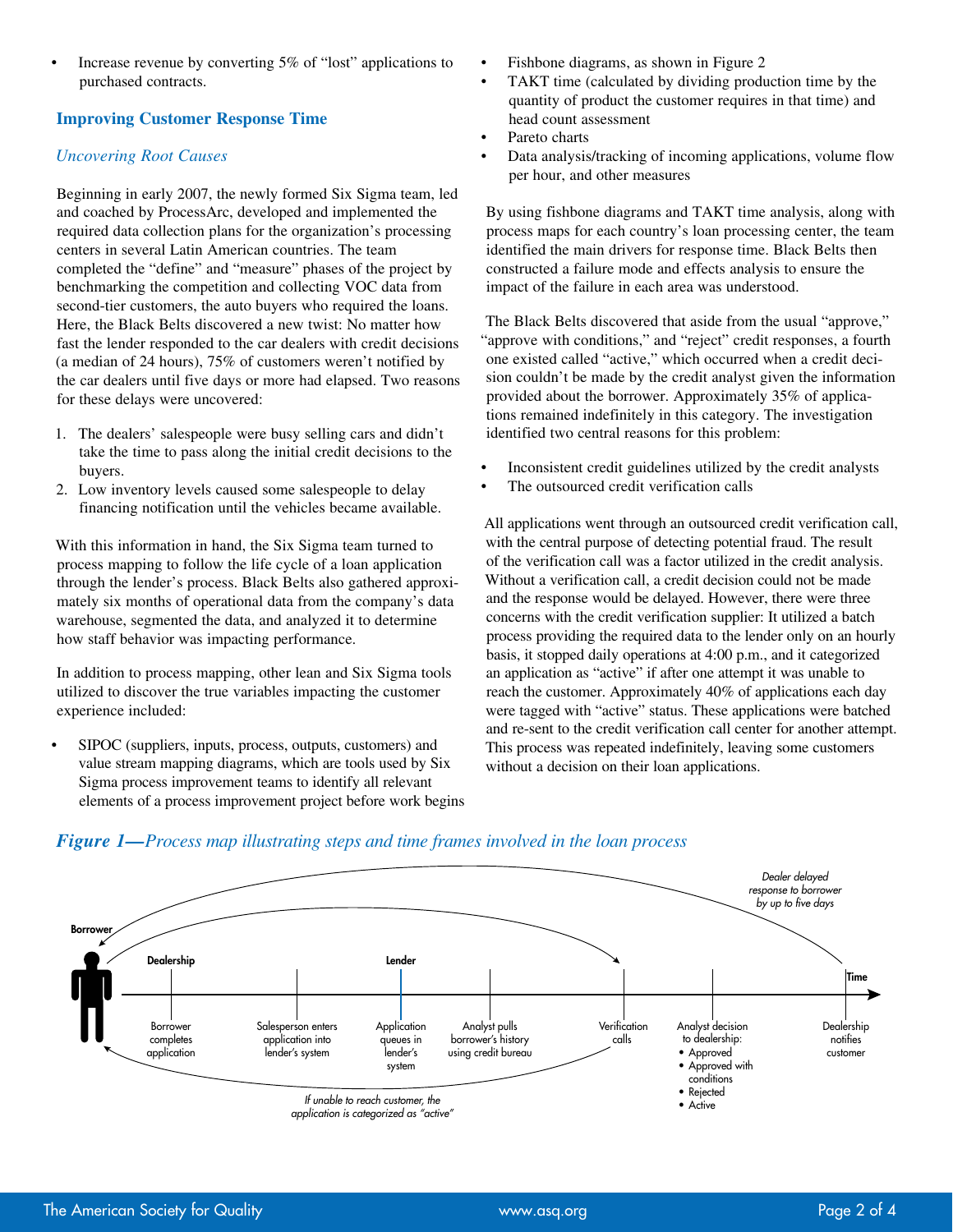The Black Belt team also concluded that relying on the dealers to notify customers on the credit decision was something that required change. Other key findings, which all impacted the lender's ability to respond quickly, included:

- The approval process was longer for more expensive vehicles, as additional levels of approval were required.
- The lender's operating hours did not match those of the dealers.
- The lender did not employ enough credit analysts to keep up with work volume.

#### *Moving Toward Process Improvement*

Given the key findings, improvement strategies were clear:

- Reengineer internal processes so that verification calls could be made after, instead of before, the initial credit decision. Bring this process in house to decrease cycle time (this ultimately led to a 40% decrease in "active" status applications and associated rework activities).
- Standardize credit analysis guidelines and provide training for the dealers' staff members to improve the accuracy of credit applications. Fewer applications in active status translates to more approved contracts.
- Implement a low-cost mechanism to inform customers immediately when their applications are initially approved. Given the high number of customers (more than 90%) who list a cell phone number on the application, text messaging from the lender directly to the car buyer was a logical solution, and it took the salesperson out of the notification loop.
- Readjust the staffing headcount to handle the increased volume of work.

#### *Gaining Support and Overcoming Resistance*

The Black Belts say their biggest obstacle was a lack of data at the beginning of the project, something they believe is common in the financial sector. Another hurdle they faced was the absence of functional systems to follow up easily on process performance. Ultimately, a control dashboard was designed for routine monitoring of organizational performance on key measures.

Members of the Six Sigma team worked closely with key managers to gain support for the process changes. By presenting a fact-based case for improvement, they secured the needed commitment of key leaders to move the improvements forward.

#### **Calculating Improved Response Time, Increased Capacity, and Incremental Revenue**

In less than one year the Six Sigma strategy was making a big impact on the lender's operations and to the bottom line. Table 1 shows the significant gains achieved by improving the initial response time for credit decisions. In Colombia, the response time dropped from 22 hours to a mere 20 minutes. In Venezuela, similar results were posted, as response time plummeted from nearly a full day to just 50 minutes.

By increasing capacity through improved internal processes and significant improvements in response time, operations in three of the four countries also achieved significant increases in incoming

#### *Table 1—Response time for initial credit decision*

|                                                           | Argentina  | Colombia   | Mexico     | Venezuela  |
|-----------------------------------------------------------|------------|------------|------------|------------|
| Initial response time<br>(application to credit decision) | 48 minutes | 22 hours   | 2 hours    | 23 hours   |
| Response time,<br>post-improvement                        | 20 minutes | 20 minutes | 15 minutes | 50 minutes |
| Improvement in<br>response time (%)                       | 58%        | 98%        | 88%        | 96%        |

### *Figure 2—Fishbone diagram for identifying root causes for poor response time*